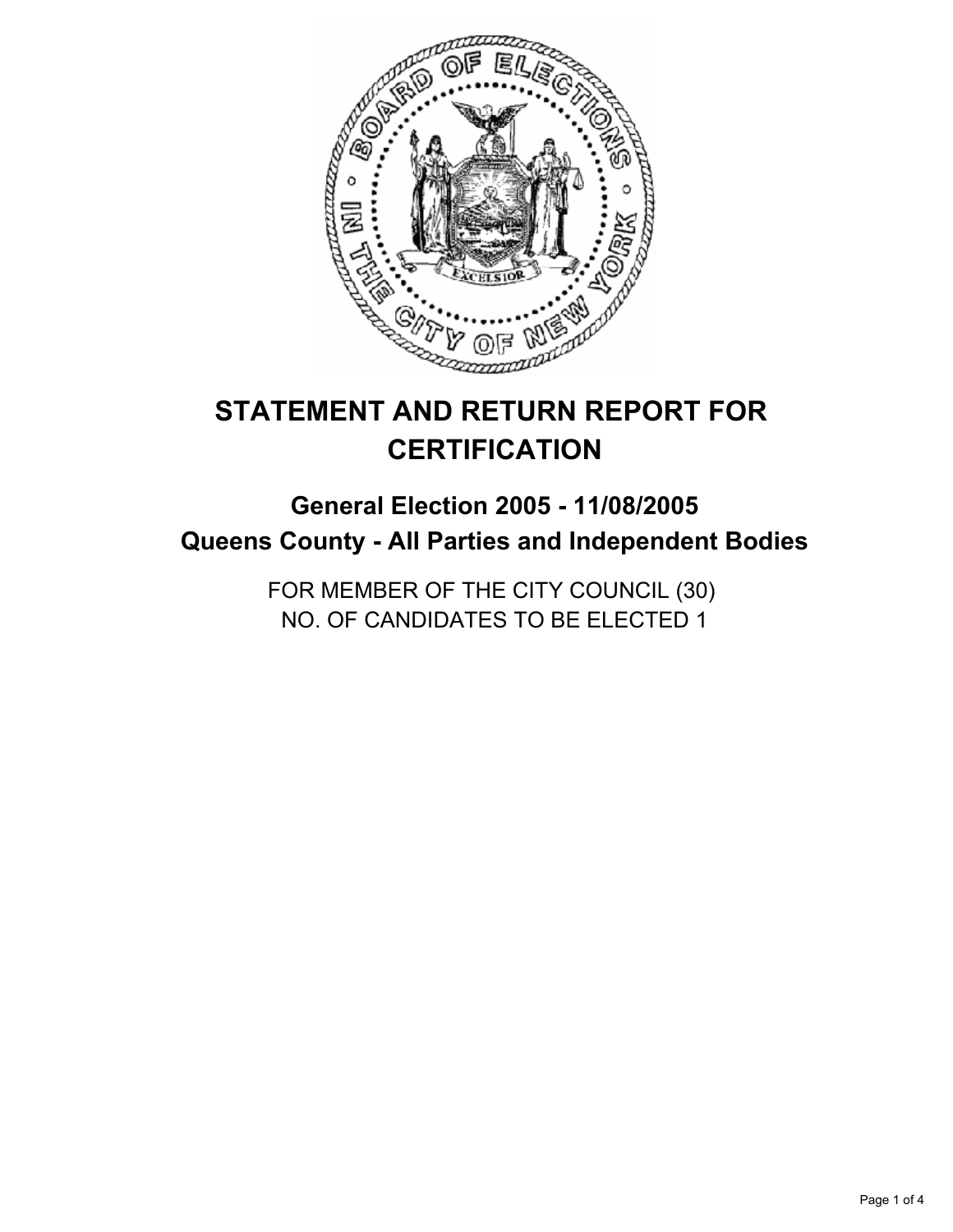

### **ASSEMBLY DISTRICT 25**

| <b>PUBLIC COUNTER</b>             |  |
|-----------------------------------|--|
| <b>EMERGENCY</b>                  |  |
| ABSENTEE/MILITARY                 |  |
| AFFIDAVIT                         |  |
| <b>TOTAL BALLOTS</b>              |  |
| DENNIS P GALLAGHER (REPUBLICAN)   |  |
| DENNIS P GALLAGHER (CONSERVATIVE) |  |
| <b>TOTAL VOTES</b>                |  |
| <b>UNRECORDED</b>                 |  |

#### **ASSEMBLY DISTRICT 27**

| <b>PUBLIC COUNTER</b>             | 1,206 |  |
|-----------------------------------|-------|--|
| <b>EMERGENCY</b>                  |       |  |
| ABSENTEE/MILITARY                 | 19    |  |
| AFFIDAVIT                         | 12    |  |
| <b>TOTAL BALLOTS</b>              | 1,237 |  |
| DENNIS P GALLAGHER (REPUBLICAN)   | 415   |  |
| DENNIS P GALLAGHER (CONSERVATIVE) | 93    |  |
| <b>TOTAL VOTES</b>                | 508   |  |
| UNRECORDED                        | 729   |  |

#### **ASSEMBLY DISTRICT 28**

| PUBLIC COUNTER                    | 5,494 |
|-----------------------------------|-------|
| <b>EMERGENCY</b>                  | 6     |
| ABSENTEE/MILITARY                 | 115   |
| AFFIDAVIT                         | 39    |
| <b>TOTAL BALLOTS</b>              | 5,654 |
| DENNIS P GALLAGHER (REPUBLICAN)   | 3,067 |
| DENNIS P GALLAGHER (CONSERVATIVE) | 540   |
| <b>TOTAL VOTES</b>                | 3,607 |
| UNRECORDED                        | 2.047 |

#### **ASSEMBLY DISTRICT 30**

| PUBLIC COUNTER                    | 5,991 |
|-----------------------------------|-------|
| <b>EMERGENCY</b>                  | 40    |
| ABSENTEE/MILITARY                 | 127   |
| AFFIDAVIT                         | 45    |
| <b>TOTAL BALLOTS</b>              | 6,203 |
| DENNIS P GALLAGHER (REPUBLICAN)   | 2,915 |
| DENNIS P GALLAGHER (CONSERVATIVE) | 527   |
| <b>TOTAL VOTES</b>                | 3,442 |
| <b>UNRECORDED</b>                 | 2.761 |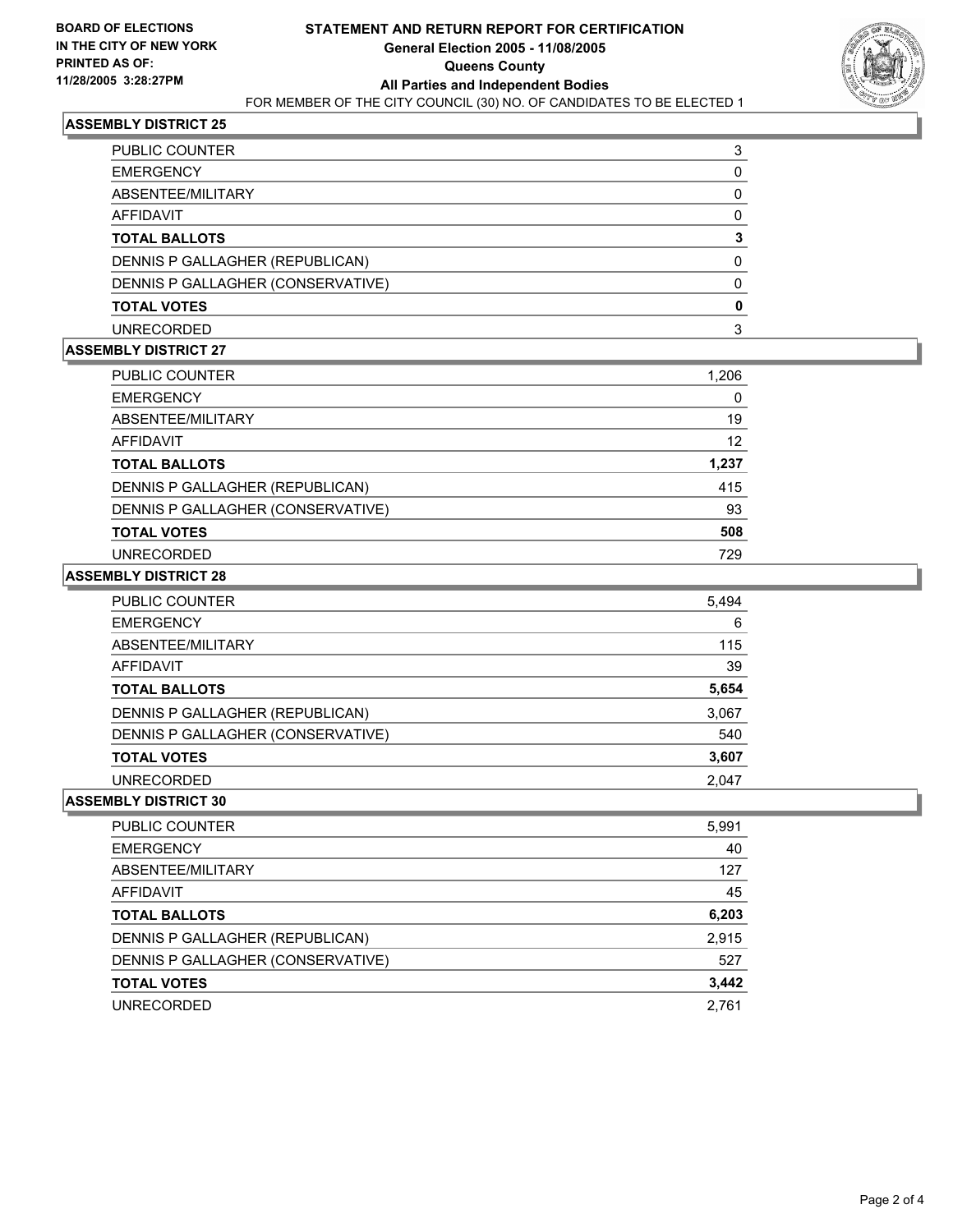

### **ASSEMBLY DISTRICT 34**

| PUBLIC COUNTER                    | 52 |
|-----------------------------------|----|
| <b>EMERGENCY</b>                  |    |
| ABSENTEE/MILITARY                 |    |
| AFFIDAVIT                         |    |
| <b>TOTAL BALLOTS</b>              | 52 |
| DENNIS P GALLAGHER (REPUBLICAN)   | 18 |
| DENNIS P GALLAGHER (CONSERVATIVE) | 5  |
| <b>TOTAL VOTES</b>                | 23 |
| <b>UNRECORDED</b>                 | 29 |

## **ASSEMBLY DISTRICT 37**

| <b>PUBLIC COUNTER</b>             | 1,699 |  |
|-----------------------------------|-------|--|
| <b>EMERGENCY</b>                  |       |  |
| ABSENTEE/MILITARY                 | 25    |  |
| AFFIDAVIT                         | 17    |  |
| <b>TOTAL BALLOTS</b>              | 1,741 |  |
| DENNIS P GALLAGHER (REPUBLICAN)   | 651   |  |
| DENNIS P GALLAGHER (CONSERVATIVE) | 111   |  |
| <b>TOTAL VOTES</b>                | 762   |  |
| <b>UNRECORDED</b>                 | 979   |  |

#### **ASSEMBLY DISTRICT 38**

| PUBLIC COUNTER                    | 7,520 |
|-----------------------------------|-------|
| <b>EMERGENCY</b>                  | 0     |
| ABSENTEE/MILITARY                 | 118   |
| <b>AFFIDAVIT</b>                  | 70    |
| <b>TOTAL BALLOTS</b>              | 7,708 |
| DENNIS P GALLAGHER (REPUBLICAN)   | 3,213 |
| DENNIS P GALLAGHER (CONSERVATIVE) | 632   |
| <b>TOTAL VOTES</b>                | 3,845 |
| UNRECORDED                        | 3,863 |